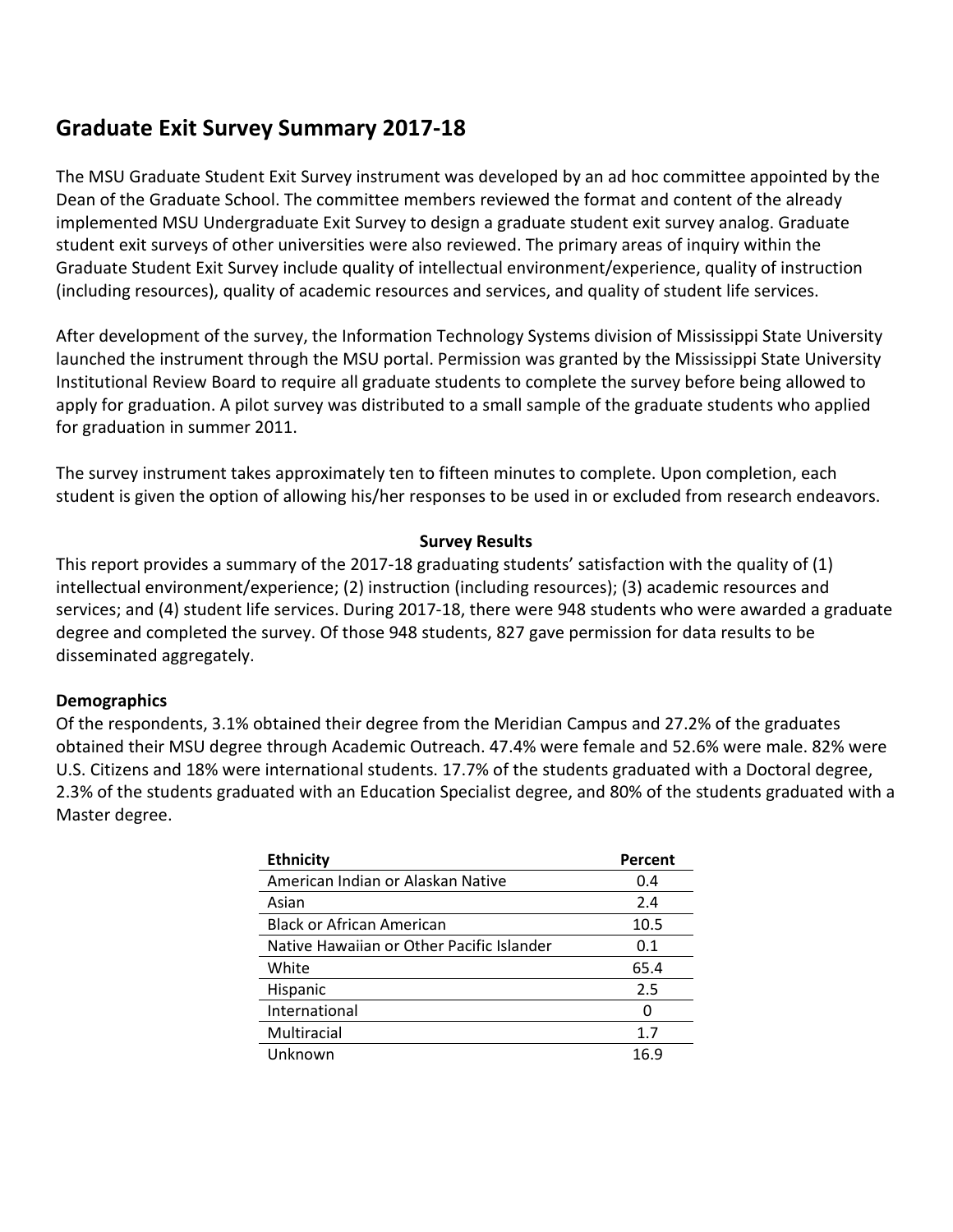#### **General Questions**

| <b>PETIBLE OF LIGHT</b>                                                                          |      |      |  |  |  |
|--------------------------------------------------------------------------------------------------|------|------|--|--|--|
|                                                                                                  | Yes  | No   |  |  |  |
| Did you graduate in the degree area/discipline in which you initially<br>enrolled?               | 95.2 | 4.8  |  |  |  |
| Have your career plans changed from what you intended when you first<br>entered graduate school? | 18.9 | 81.1 |  |  |  |

| What describes your immediate postgraduate plans? | Percent |
|---------------------------------------------------|---------|
| Seeking employment                                | 28.5    |
| Employed or accepted a position                   | 50.7    |
| Seeking additional study                          | 6.7     |
| Engaged in additional study/training              | 10      |
| Undecided                                         | 4.1     |

| If you selected "Employed or accepted a position" above, | Percent |
|----------------------------------------------------------|---------|
| please select type:                                      |         |
| Education (PK-12)                                        | 13.1    |
| Education (University or College Faculty)                | 4.5     |
| Education (University or College Staff)                  | 6.3     |
| Government                                               | 7.6     |
| Private Sector (Business/Industry)                       | 20      |
| Other                                                    | 5.1     |
| N/A                                                      | 43.5    |

| If you selected "Engaged in additional study/training" | Percent |
|--------------------------------------------------------|---------|
| above, indicate the type of study:                     |         |
| Doctoral study                                         | 12.3    |
| Postdoctoral Research Associate                        | 2.5     |
| Traineeship                                            | 0.1     |
| Other Study                                            | 2.2     |
| N/A                                                    | 82.8    |

| Where do you intend to live/work/study immediately after<br>receiving your degree? | Percent |
|------------------------------------------------------------------------------------|---------|
| At Mississippi State University                                                    | 12.1    |
| In Mississippi                                                                     | 28.5    |
| Not in Mississippi but in the U.S.                                                 | 56.1    |
| Not in the U.S.                                                                    | 3.3     |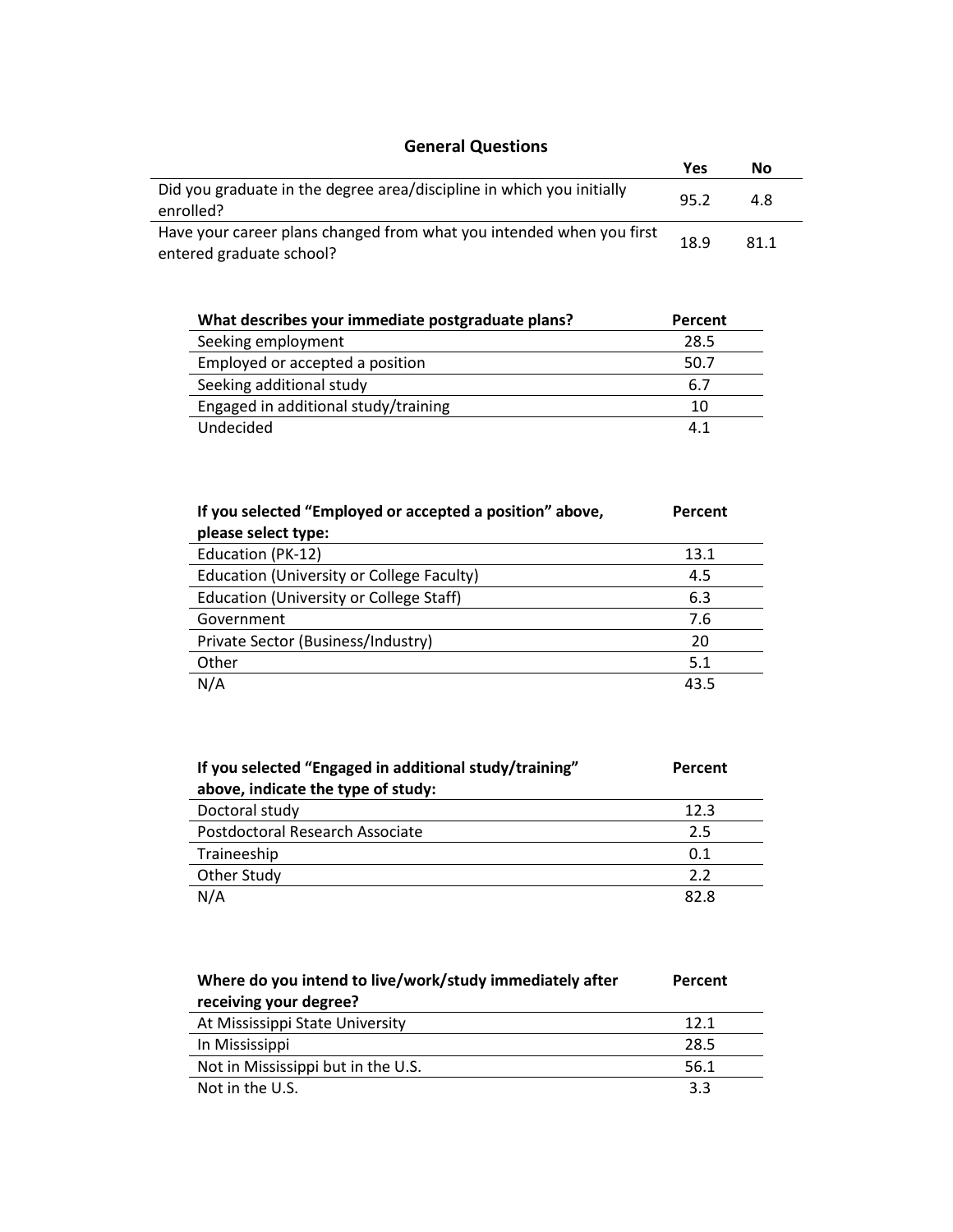#### **Quality of Intellectual Environment/Experience**

Respondents were asked to indicate their level of satisfaction with what they learned or attained at MSU. If they had no experience, they were to indicate NA. The table below shows the percentage of responses across different levels of satisfaction as well at the mean response (out of a 5-point Likert scale).

| <b>Quality of Intellectual</b>                 | <b>Strongly</b>  | <b>Satisfied</b> | <b>Neutral</b> | <b>Dissatisfied</b> | <b>Strongly</b>     | <b>NA</b>      | Mean |
|------------------------------------------------|------------------|------------------|----------------|---------------------|---------------------|----------------|------|
| <b>Environment/Experience</b>                  | <b>Satisfied</b> |                  |                |                     | <b>Dissatisfied</b> |                |      |
| Graduate courses exhibited advanced            | 45.1             | 47.4             | 5.7            | 1.6                 | 0.2                 | $\overline{2}$ | 4.4  |
| academic content                               |                  |                  |                |                     |                     |                |      |
| Adequate frequency of course offerings         | 30.5             | 44.9             | 15.9           | 6.9                 | 1.8                 | 3              | 4    |
| Variety of courses that were taught            | 34.5             | 45.8             | 12.5           | 6.1                 | 1.2                 | $\overline{3}$ | 4.1  |
| Highly improved ability to communicate         | 42               | 45.6             | 10.2           | 1.5                 | 0.7                 | $\overline{4}$ | 4.3  |
| effectively                                    |                  |                  |                |                     |                     |                |      |
| Obtained the fundamental knowledge             |                  |                  |                |                     |                     |                |      |
| necessary to compete successfully in your      | 45.9             | 45.7             | 6.5            | 1.5                 | 0.4                 | $\overline{2}$ | 4.4  |
| field                                          |                  |                  |                |                     |                     |                |      |
| Acquired technical and research skills         | 46.5             | 42.9             | 9              | 1.1                 | 0.5                 | $\overline{2}$ | 4.3  |
| necessary for success                          |                  |                  |                |                     |                     |                |      |
| Learned to analyze and evaluate competing      |                  |                  |                |                     |                     |                |      |
| or contradictory information or points of      | 48.5             | 43.5             | $\overline{7}$ | 0.6                 | 0.4                 | 4              | 4.4  |
| view on a variety of topics                    |                  |                  |                |                     |                     |                |      |
| Gained a comprehensive understanding of        | 47               | 42.2             | 8.9            | 1.5                 | 0.5                 | 5              | 4.3  |
| professional ethics                            |                  |                  |                |                     |                     |                |      |
| Opportunity for personal development of        | 37.8             | 41.8             | 17.7           | 2.2                 | 0.4                 | 21             | 4.1  |
| multicultural and global perspectives          |                  |                  |                |                     |                     |                |      |
| Opportunities for intellectual enhancement     |                  |                  |                |                     |                     |                |      |
| through interaction and networking with        | 42.4             | 44.7             | 10.1           | 1.8                 | 0.9                 | 9              | 4.3  |
| other graduate students within your            |                  |                  |                |                     |                     |                |      |
| program                                        |                  |                  |                |                     |                     |                |      |
| Opportunities for intellectual enhancement     |                  |                  |                |                     |                     |                |      |
| through interaction and networking with        | 32.2             | 37.6             | 23             | 5.3                 | 1.8                 | 58             | 3.9  |
| other graduate students outside your           |                  |                  |                |                     |                     |                |      |
| program                                        |                  |                  |                |                     |                     |                |      |
| Value of providing on-campus graduate          | 33.8             | 37.2             | 26.2           | 1.2                 | 1.6                 | 158            | 4    |
| research symposium                             |                  |                  |                |                     |                     |                |      |
| Availability of opportunities for volunteer or | 29.7             | 39               | 27.6           | 2.5                 | 1.2                 | 153            | 3.9  |
| community service work                         |                  |                  |                |                     |                     |                |      |
| Enhanced appreciation for cultural diversity   | 36.2             | 41.5             | 19.5           | $\overline{2}$      | 0.8                 | 59             | 4.1  |
| Overall quality of program                     | 44.3             | 45.9             | 7.3            | 2.1                 | 0.5                 | 3              | 4.3  |
| Overall quality of campus intellectual         | 42.2             | 46.5             | 9.4            | 1.2                 | 0.8                 | 50             |      |
| environment/experience                         |                  |                  |                |                     |                     |                | 4.3  |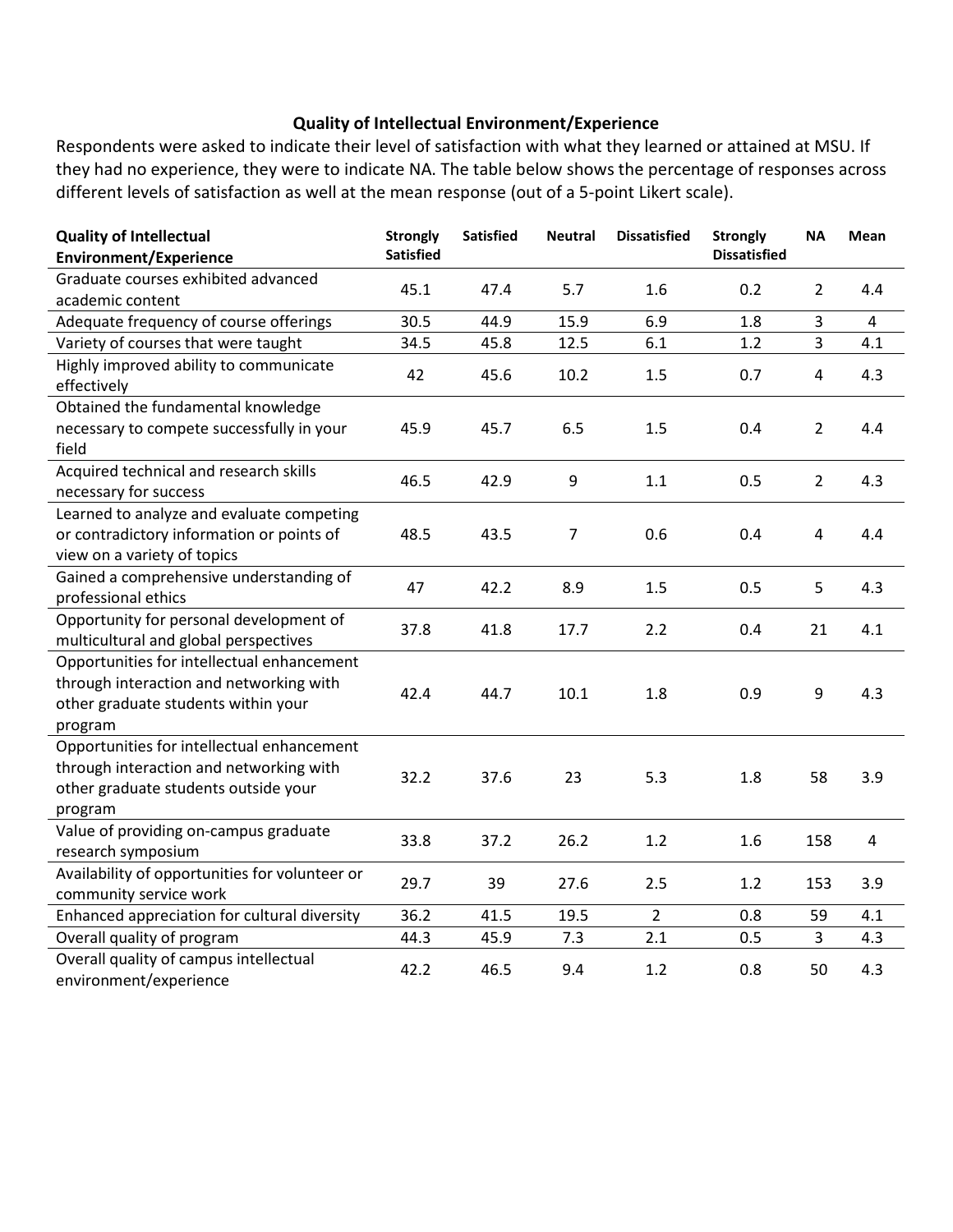### **Quality of Instruction (Including Resources)**

Respondents were asked to indicate their level of satisfaction with the quality of instruction (including resources). If they had no experience, they were to indicate NA. The table below shows the percentage of responses across different levels of satisfaction as well at the mean response (out of a 5-point Likert scale).

| <b>Quality of Instruction (Including Resources)</b>                 | <b>Strongly</b><br><b>Satisfied</b> | <b>Satisfied</b> | <b>Neutral</b> | <b>Dissatisfied</b> | <b>Strongly</b><br><b>Dissatisfied</b> | <b>NA</b> | <b>Mean</b> |
|---------------------------------------------------------------------|-------------------------------------|------------------|----------------|---------------------|----------------------------------------|-----------|-------------|
| Accessibility of faculty                                            | 51.5                                | 41.5             | 5.             | 1.6                 | 0.4                                    | 6         | 4.4         |
| Faculty advising                                                    | 48.6                                | 38.4             | 8.9            | 3.5                 | 0.6                                    | 6         | 4.3         |
| Mentoring received from major<br>professor/graduate committee       | 51.1                                | 35.5             | 10.5           | 2.2                 | 0.8                                    | 52        | 4.3         |
| Thesis/dissertation direction                                       | 43.4                                | 36.7             | 17.8           | 1.1                 | 1.1                                    | 265       | 4.2         |
| Classrooms (including associated<br>instructional technology)       | 35.5                                | 46.9             | 12.6           | 4                   | 1.1                                    | 95        | 4.1         |
| Laboratory facilities                                               | 35.7                                | 43.5             | 17.6           | 2                   | 1.2                                    | 264       | 4.1         |
| Laboratory equipment and/or research<br>facilities                  | 37.7                                | 40.7             | 17.8           | 2.7                 | 1.2                                    | 264       | 4.1         |
| Accessibility of laboratory equipment and/or<br>research facilities | 39.5                                | 40.6             | 17.3           | 1.9                 | 0.7                                    | 255       | 4.2         |
| Overall quality of instruction (delivery &<br>learning outcomes)    | 43.6                                | 47.9             | 7              | 1.3                 | 0.2                                    | 8         | 4.3         |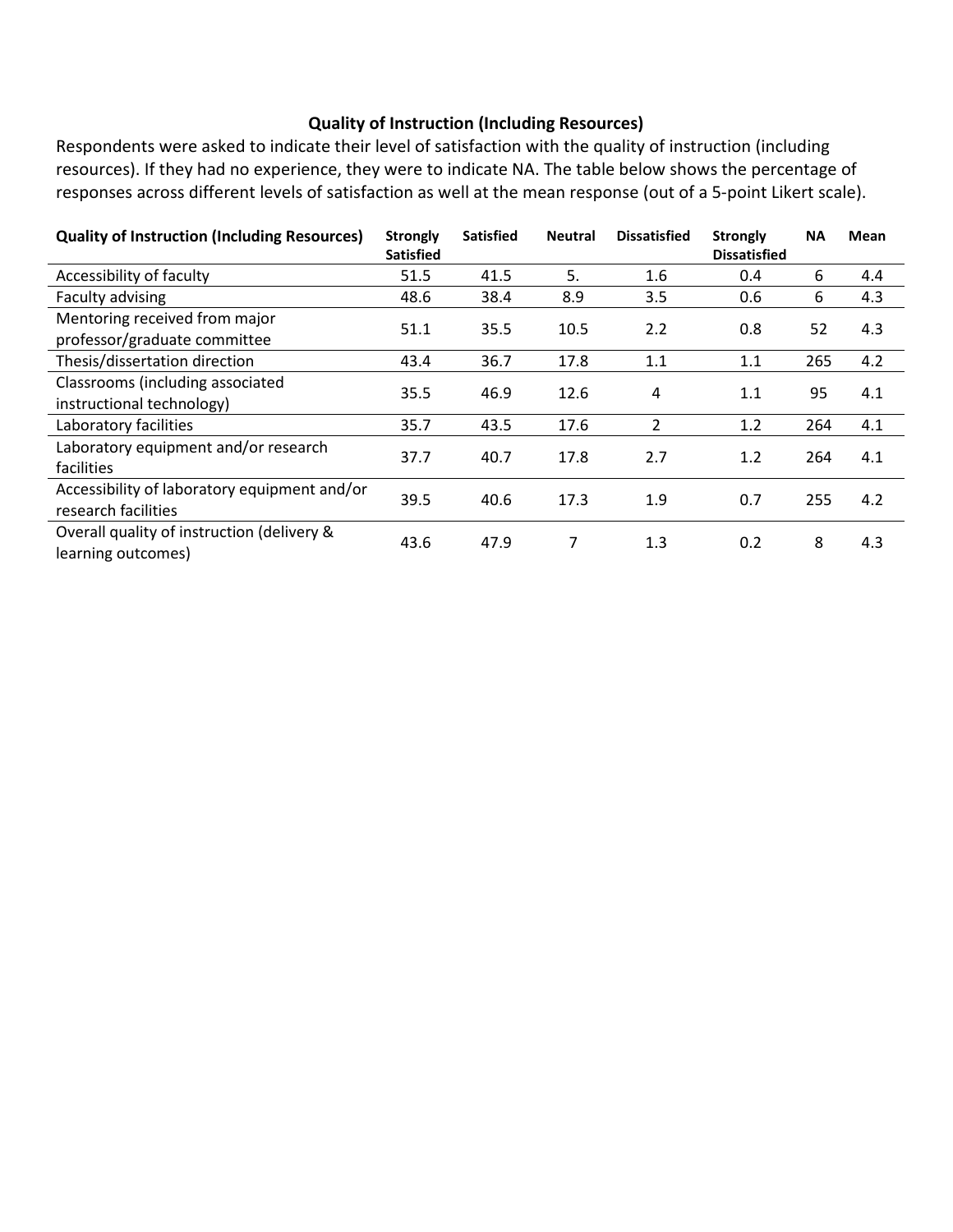#### **Quality of Academic Resources and Services**

Respondents were asked to indicate their level of satisfaction with academic resources and services. If they had no experience with the services, they were to indicate NA. The table below shows the percentage of responses across different levels of satisfaction as well at the mean response (out of a 5-point Likert scale).

| <b>Quality of Academic Resources and Services</b> | <b>Strongly</b><br><b>Satisfied</b> | <b>Satisfied</b> | <b>Neutral</b> | <b>Dissatisfied</b> | <b>Strongly</b><br><b>Dissatisfied</b> | <b>NA</b> | Mean           |
|---------------------------------------------------|-------------------------------------|------------------|----------------|---------------------|----------------------------------------|-----------|----------------|
| Resources and services provided by                | 42.7                                | 47.1             | 8.1            | 1.5                 | 0.5                                    | 48        | 4.3            |
| <b>University Libraries</b>                       |                                     |                  |                |                     |                                        |           |                |
| Ability to access computer services and ITS       |                                     |                  |                |                     |                                        |           |                |
| support (i.e. On-Campus portal, blackboards,      | 45.1                                | 46.6             | 6              | 1.5                 | 0.7                                    | 25        | 4.3            |
| software, etc.)                                   |                                     |                  |                |                     |                                        |           |                |
| Ability to access on-campus computers             | 45.4                                | 44.2             | 8.8            | 1.2                 | 0.5                                    | 177       | 4.3            |
| Information about admission requirements,         |                                     |                  |                |                     |                                        |           |                |
| matriculation, and graduation provided            | 35.2                                | 43.2             | 16.7           | 4.1                 | 0.8                                    | 66        | 4.1            |
| through the Bulletin of the Graduate School       |                                     |                  |                |                     |                                        |           |                |
| Information about admission requirements,         |                                     |                  |                |                     |                                        |           |                |
| matriculation, and graduation provided            | 35.8                                | 46.1             | 13.4           | 3.8                 | $\mathbf{1}$                           | 27        | 4.1            |
| through the Office of the Graduate School         |                                     |                  |                |                     |                                        |           |                |
| Website                                           |                                     |                  |                |                     |                                        |           |                |
| Overall informational value and user              |                                     |                  |                |                     |                                        |           |                |
| friendliness of the Office of the Graduate        | 35.4                                | 46.1             | 14.6           | 3.3                 | 0.6                                    | 27        | 4.1            |
| <b>School Website</b>                             |                                     |                  |                |                     |                                        |           |                |
| Information and orientation activities            |                                     |                  |                |                     |                                        |           |                |
| provided at orientation for new graduate          | 33.2                                | 43.2             | 19.3           | 3.3                 | $\mathbf{1}$                           | 123       | 4              |
| students (New Graduate Student                    |                                     |                  |                |                     |                                        |           |                |
| Orientation)                                      |                                     |                  |                |                     |                                        |           |                |
| <b>Graduate Teaching Assistant Workshop</b>       | 32.9                                | 40               | 22.1           | 3.2                 | 1.8                                    | 320       | $\overline{4}$ |
| Information provided at orientation for new       |                                     |                  |                |                     |                                        |           |                |
| international graduate students ("Find your       | 36.1                                | 39.9             | 21.3           | 1.6                 | 1.1                                    | 376       | 4.1            |
| Feet")                                            |                                     |                  |                |                     |                                        |           |                |
| Departmental adherence to published policy        | 38.5                                | 47.1             | 12.5           | 1.3                 | 0.6                                    | 27        | 4.2            |
| and degree requirements being followed            |                                     |                  |                |                     |                                        |           |                |
| Information about current academic                |                                     |                  |                |                     |                                        |           |                |
| calendars and descriptions of grading             | 41.2                                | 47.1             | 9.1            | 1.9                 | 0.7                                    | 18        | 4.3            |
| policies and refund policies are easily           |                                     |                  |                |                     |                                        |           |                |
| accessible                                        |                                     |                  |                |                     |                                        |           |                |
| Recruitment materials and presentations are       |                                     |                  |                |                     |                                        |           |                |
| accurate representations of the institution's     | 38.6                                | 45.9             | 13.8           | 0.9                 | 0.8                                    | 65        | 4.2            |
| practices and policies                            |                                     |                  |                |                     |                                        |           |                |
| Services provided by the Office of the            | 37                                  | 46.7             | 13.5           | 1.8                 | $\mathbf{1}$                           | 35        | 4.2            |
| Graduate School                                   |                                     |                  |                |                     |                                        |           |                |
| Service to provide awareness of                   |                                     |                  |                |                     |                                        |           |                |
| opportunities/resources to fund your              | 35                                  | 42.5             | 16.9           | 3.9                 | 1.7                                    | 58        | 4.1            |
| education                                         |                                     |                  |                |                     |                                        |           |                |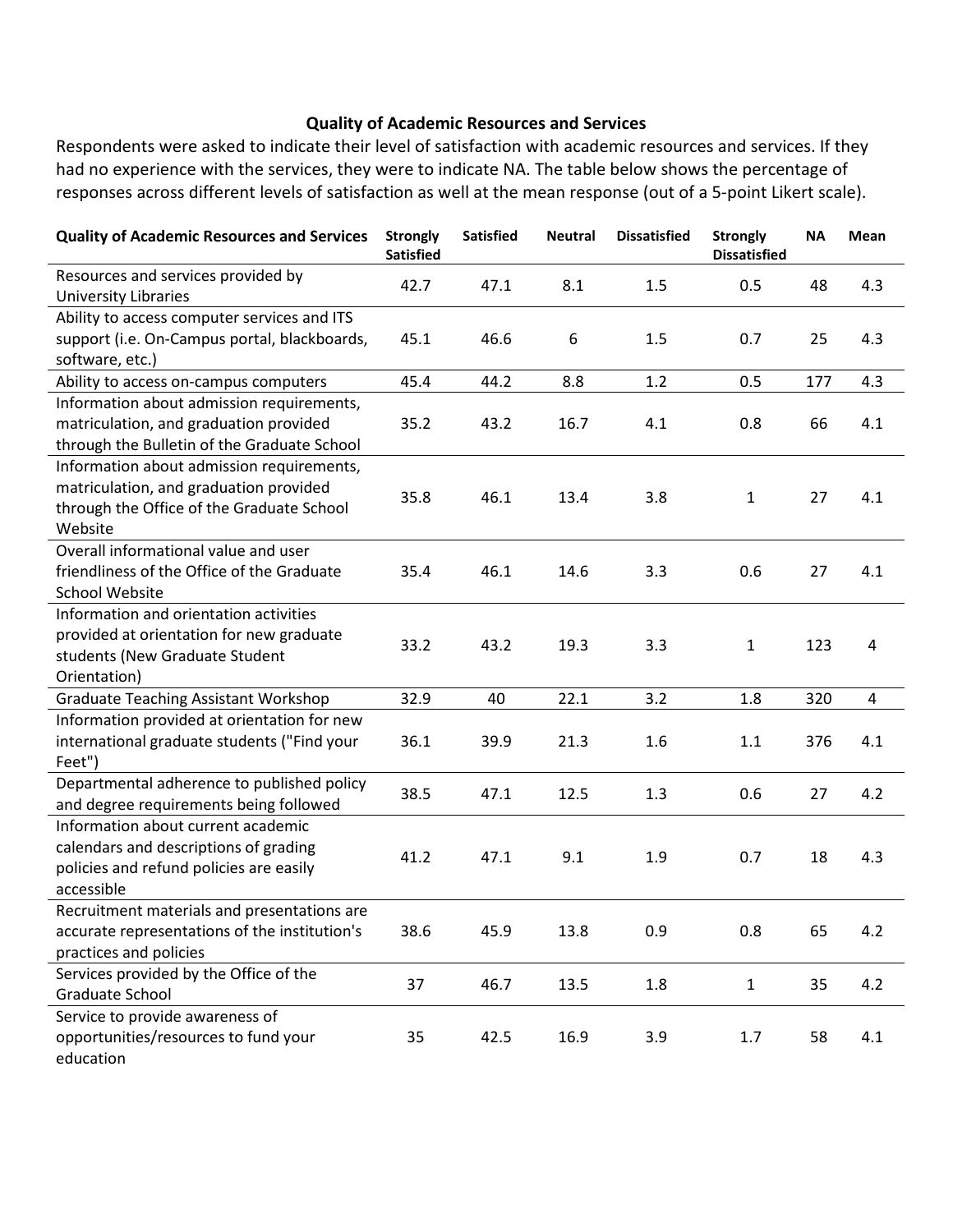#### **Quality of Student Life Services**

Respondents were asked to indicate their level of satisfaction with the quality of student life services. If they had no experience with the services, they were to indicate NA. The table below shows the percentage of responses across different levels of satisfaction as well at the mean response (out of a 5-point Likert scale).

| <b>Quality of Student Life Services</b>                                                             | <b>Strongly</b><br><b>Satisfied</b> | <b>Satisfied</b> | <b>Neutral</b> | <b>Dissatisfied</b> | <b>Strongly</b><br><b>Dissatisfied</b> | <b>NA</b> | <b>Mean</b> |
|-----------------------------------------------------------------------------------------------------|-------------------------------------|------------------|----------------|---------------------|----------------------------------------|-----------|-------------|
| Resources provided through MSU Bookstore,<br>Barnes & Noble                                         | 29.5                                | 46.5             | 19.5           | 3                   | 1.6                                    | 121       | 4           |
| <b>Campus Dining Services</b>                                                                       | 25.8                                | 42.1             | 24.3           | 5.8                 | 1.9                                    | 293       | 3.8         |
| Services and resources provided for<br>financial aid                                                | 30.3                                | 44               | 21.2           | 3                   | 1.4                                    | 200       | 4           |
| MSU Police Department & Campus Security                                                             | 36.1                                | 46.5             | 15.9           | 0.7                 | 0.8                                    | 223       | 4.2         |
| <b>Office of Parking Services</b>                                                                   | 24.9                                | 36.8             | 20.4           | 10.3                | 7.7                                    | 204       | 3.6         |
| <b>MSU Transit (Shuttle Services)</b>                                                               | 34.7                                | 41.7             | 19.5           | 1.9                 | 2.1                                    | 314       | 4           |
| Opportunities to attend athletic events on<br>campus                                                | 44.7                                | 42.1             | 11.9           | 0.3                 | 1                                      | 207       | 4.3         |
| Access and services provided through the<br><b>Student Health Center</b>                            | 39.9                                | 44.1             | 12.8           | 1.9                 | 1.2                                    | 251       | 4.2         |
| Student Health Insurance benefits                                                                   | 35                                  | 38.8             | 20.3           | 4                   | 1.9                                    | 353       | 4           |
| <b>Student Counseling Services</b>                                                                  | 36.4                                | 39.9             | 22.4           | 0.9                 | 0.4                                    | 368       | 4.1         |
| Recreational sports and wellness resources<br>(Sanderson Center/Intramural Clubs)                   | 40.7                                | 43.4             | 12.9           | 1.4                 | 1.6                                    | 262       | 4.2         |
| <b>Student Support Services/Disability Support</b><br><b>Services</b>                               | 39.5                                | 40.2             | 19.4           | 0.5                 | 0.5                                    | 399       | 4.2         |
| The Graduate Student Association as an<br>advocate and networking resource for graduate<br>students | 30.8                                | 38.6             | 25.3           | 3.3                 | 1.9                                    | 250       | 3.9         |

| <b>Research and Scholarships</b>                                                                     |      |      |       |      |                 |           |      |
|------------------------------------------------------------------------------------------------------|------|------|-------|------|-----------------|-----------|------|
| <b>Research and Scholarships</b>                                                                     | One  | Two  | Three | Four | Five or<br>more | <b>NA</b> | Mean |
| During your graduate career, how many<br>presentations did you make at international<br>conferences? | 37.2 | 25.6 | 16.3  | 8.7  | 12.2            | 655       | 2.3  |
| During your graduate career, how many<br>presentations did you make at regional<br>conferences?      | 37.1 | 22.8 | 13.3  | 7.1  | 19.7            | 533       | 2.5  |
| During your graduate career, how many<br>journal articles did you submit?                            | 39.5 | 23.3 | 16.6  | 4.7  | 15.8            | 574       | 2.3  |
| During your graduate career, how many<br>journal articles did you have accepted?                     | 48.6 | 25.1 | 10.9  | 3.3  | 12              | 644       | 2    |
| During your graduate career, how many<br>grants did you submit?                                      | 48.7 | 20.5 | 14.5  | 6    | 10.3            | 710       | 2.1  |
| During your graduate career, how many<br>grants did you have awarded?                                | 50.5 | 26.8 | 11.3  | 3.1  | 8.2             | 730       | 1.9  |